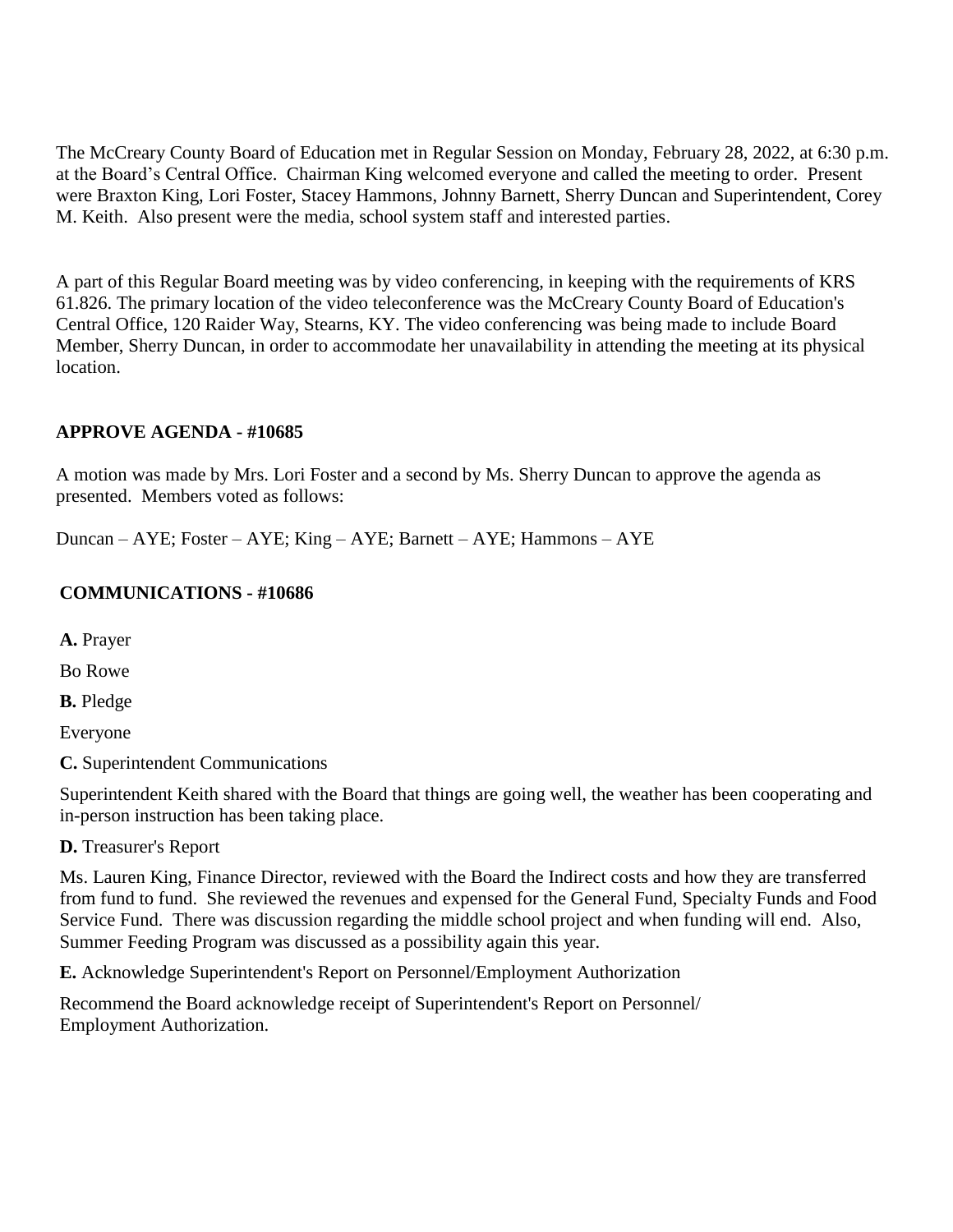### **APPROVE ACTIONS BY CONSENT - #10687**

A motion was made by Mr. Johnny Barnett and a second by Mr. Braxton King to approve the Actions by Consent as presented. Members voted as follows:

Foster – AYE; King – AYE; Barnett – AYE; Hammons – AYE; Duncan – AYE

- **A.** Acknowledge Superintendent's Report on Leave of Absence Authorizations
- **B.** Approve Minutes

Regular - January 24, 2022

Special - January 26, 2022

Special - February 10, 2022

**C.** Approve Payment of Bills and Claims

- **D.** Approve Monthly Financial Report for the Month Ending, January 31, 2022
- **E.** Approve Tentative SBDM Allocation for 2022-2023

**F.** Approve Field Trips:

**1.** McCreary Central High School

HOSA - State Competition, Louisville, KY, 3/17-19/2022 - use charter bus

**G.** Approve Revised 03.2231 Personal Leave-Classified Policy

**H.** Approve Use of District Property-2 School Buses for the PRIDE Clean-up in April

**I.** Approve Lake Cumberland Area Development District Work Experience Worksite Agreement

**J.** Approve Memorandum of Understanding with Kentucky Community and Technical College System (KCTCS) for 2022-2023 School Year

**K.** Approve Student Accident Insurance with Roberts Insurance

**L.** Approve Wide Area Network (Dark Fiber) Bid

Recommend the Board approve the Wide Area Network (Dark Fiber) Bid and award the bid to: Spectrum Enterprise and approve the Spectrum Enterprise Lease Agreement

## **Bids:**

Spectrum Enterprise

Accelecom

**M.** Approve School Nurses RFP (Request for Proposal) for Nursing Services

**N.** Approve MCSD Calendar for 2022-2023 School Year

**O.** Approve Independent Contract for Financial Services

**P.** Approve 2021-2022 CDIP Comprehensive District Improvement Plan

# **APPOINT BOARD MEMBER TO THE SUPERINTENDENT SCREENING COMMITTEE - #10688**

Chairman King stated that he has appointed Ms. Lori Foster as the Board Member for the Superintendent Screening Committee. Ms. Foster served on this committee during the last Superintendent search.